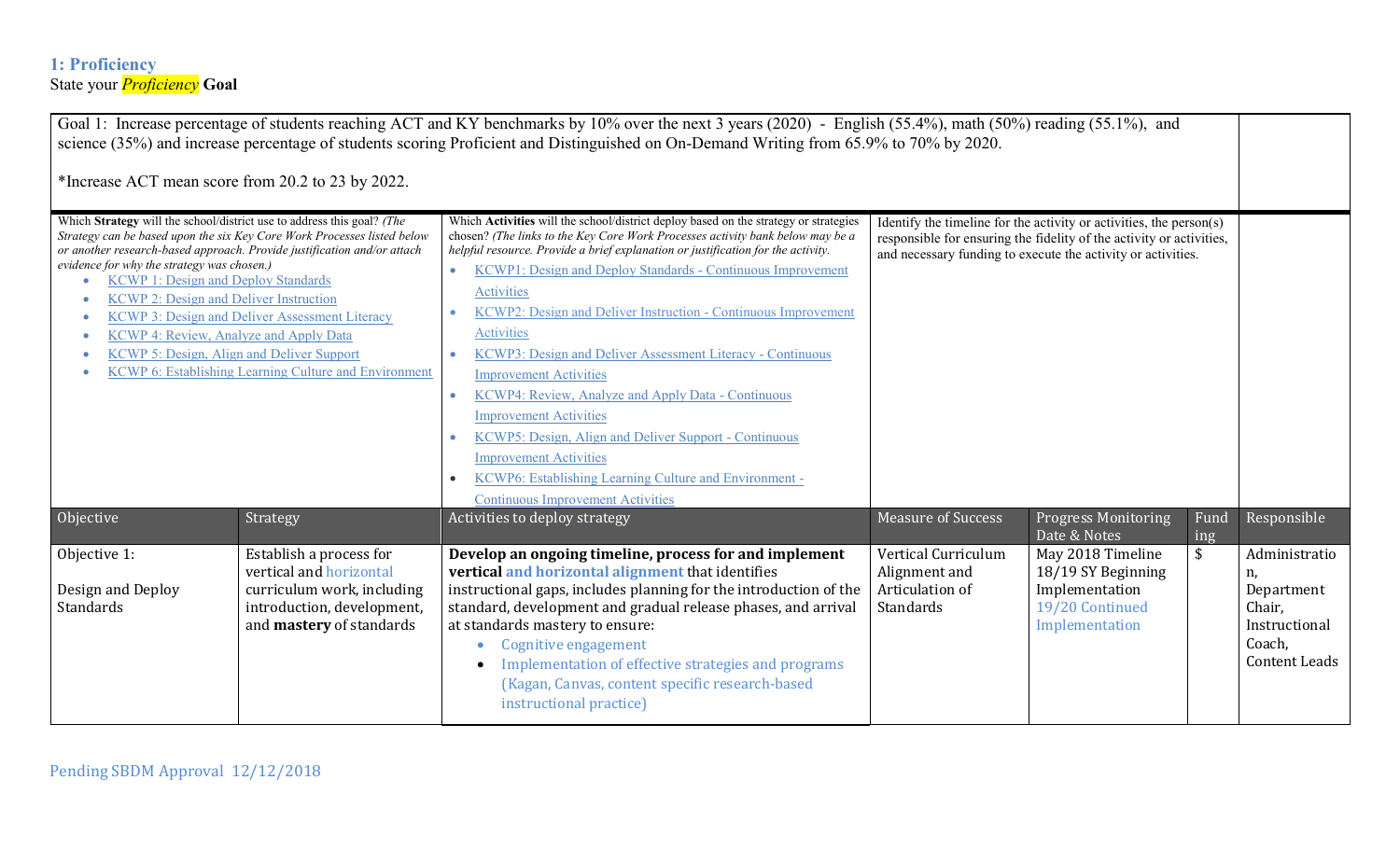| Goal 1: Increase percentage of students reaching ACT and KY benchmarks by 10% over the next 3 years (2020) - English (55.4%), math (50%) reading (55.1%), and<br>science (35%) and increase percentage of students scoring Proficient and Distinguished on On-Demand Writing from 65.9% to 70% by 2020.<br>*Increase ACT mean score from 20.2 to 23 by 2022. |                                                                                                                                                                                                                                                                                           |                                                                                                                                                                                                                                                                                                                                                                                                                                                                                                                          |                                                                                                                                |                                                                                                           |                                                                                                 |
|--------------------------------------------------------------------------------------------------------------------------------------------------------------------------------------------------------------------------------------------------------------------------------------------------------------------------------------------------------------|-------------------------------------------------------------------------------------------------------------------------------------------------------------------------------------------------------------------------------------------------------------------------------------------|--------------------------------------------------------------------------------------------------------------------------------------------------------------------------------------------------------------------------------------------------------------------------------------------------------------------------------------------------------------------------------------------------------------------------------------------------------------------------------------------------------------------------|--------------------------------------------------------------------------------------------------------------------------------|-----------------------------------------------------------------------------------------------------------|-------------------------------------------------------------------------------------------------|
|                                                                                                                                                                                                                                                                                                                                                              | Systems are in place for<br>teachers to readjust the<br>curriculum (content and<br>pacing) to meet student<br>needs based on assessment<br>results (formative and<br>summative)                                                                                                           | Develop a timeline for curricular alignment reviews<br>(horizontal) and implement to ensure the ongoing action of<br>the PLC's (department and course) planning process.                                                                                                                                                                                                                                                                                                                                                 | Curriculum<br><b>Alignment Products</b><br>for all contents /<br>courses (Maps,<br>Syllabus)                                   | May 2018 Timeline<br>18/19 SY<br>Implementation<br>19/20 Continued<br>Implementation                      | Administratio<br>n,<br>Department<br>Chairs,<br>Instructional<br>Coach,<br><b>Content Leads</b> |
|                                                                                                                                                                                                                                                                                                                                                              | Establish a protocol for<br>reviewing and revising the<br>curriculum beyond pacing<br>(e.g., how often, who, what is<br>completed)?                                                                                                                                                       | Ensure regularly-scheduled curriculum meetings / PLC's<br>(department and course) to review the alignment between<br>standards, learning targets, and assessment measures and to<br>increase collaboration in deconstructing standards and<br>developing congruent learning targets. (KCAS, ACT College<br>Readiness Standards, AP Standards)                                                                                                                                                                            | Meeting Minutes,<br>timelines, work<br>samples                                                                                 | May 2018 Timeline<br>18/19 SY Beginning<br>Implementation<br><b>Fully Implemented</b><br>19/20            | Administratio<br>n,<br>Department<br>Chair,<br>Instructional<br>Coach,<br><b>Content Leads</b>  |
| Objective 2:<br>Review, Analyze, and<br><b>Apply Data</b>                                                                                                                                                                                                                                                                                                    | Ensure that assessments are<br>of high quality and aligned<br>to the rigor of the standards,<br>resulting in quality data                                                                                                                                                                 | Develop and deploy a PLC protocol with an effective cyclical<br>process for standards deconstruction, designing of assessment<br>measures, resource sharing and collaborative lesson creation,<br>and analysis of data.<br>Ensure that all assessments evolve from high-quality<br>content standards and delivery meets the needs of all<br>students.                                                                                                                                                                    | <b>Meeting Minutes</b><br>Assessment<br>Alignment<br>Data Analysis Notes<br>Growth (CERT, ACT,<br>EOC)                         | Spring 18 Timeline<br>19/20 SY<br>Implementation                                                          | Administratio<br>n,<br>Department<br>Chair,<br>Instructional<br>Coach,<br><b>Content Leads</b>  |
|                                                                                                                                                                                                                                                                                                                                                              | Develop a balanced<br>assessment system<br>(Formative, Summative,<br>Interim) for teachers to<br>monitor students' progress<br>on standards in order to<br>know when they have<br>achieved mastery and<br>ensure students know<br>where they are in their own<br>progression of learning. | Develop and implement progress monitoring system to<br>monitor standards mastery for each student<br>Implement data teaming methodologies, including<br>collection and charting of data, analysis of strengths<br>and obstacles to student learning (English, Math<br>Science)<br>Ensure that formative, interim, summative assessment<br>results, as are used appropriately to determine<br>intervention needs.<br>Increase collaboration in data analysis and student<br>progress towards standards mastery, including | <b>Meeting Minutes</b><br>Assessment<br>Alignment<br>Data Analysis Notes<br>Growth (CERT, ACT,<br>EOC, Teacher<br>Assessments) | Planning Spring /<br>Summer 18<br>Initial<br>Implementation<br>18/19<br>19/20 Continued<br>Implementation | Administratio<br>n,<br>Department<br>Chair,<br>Instructional<br>Coach,<br><b>Content Leads</b>  |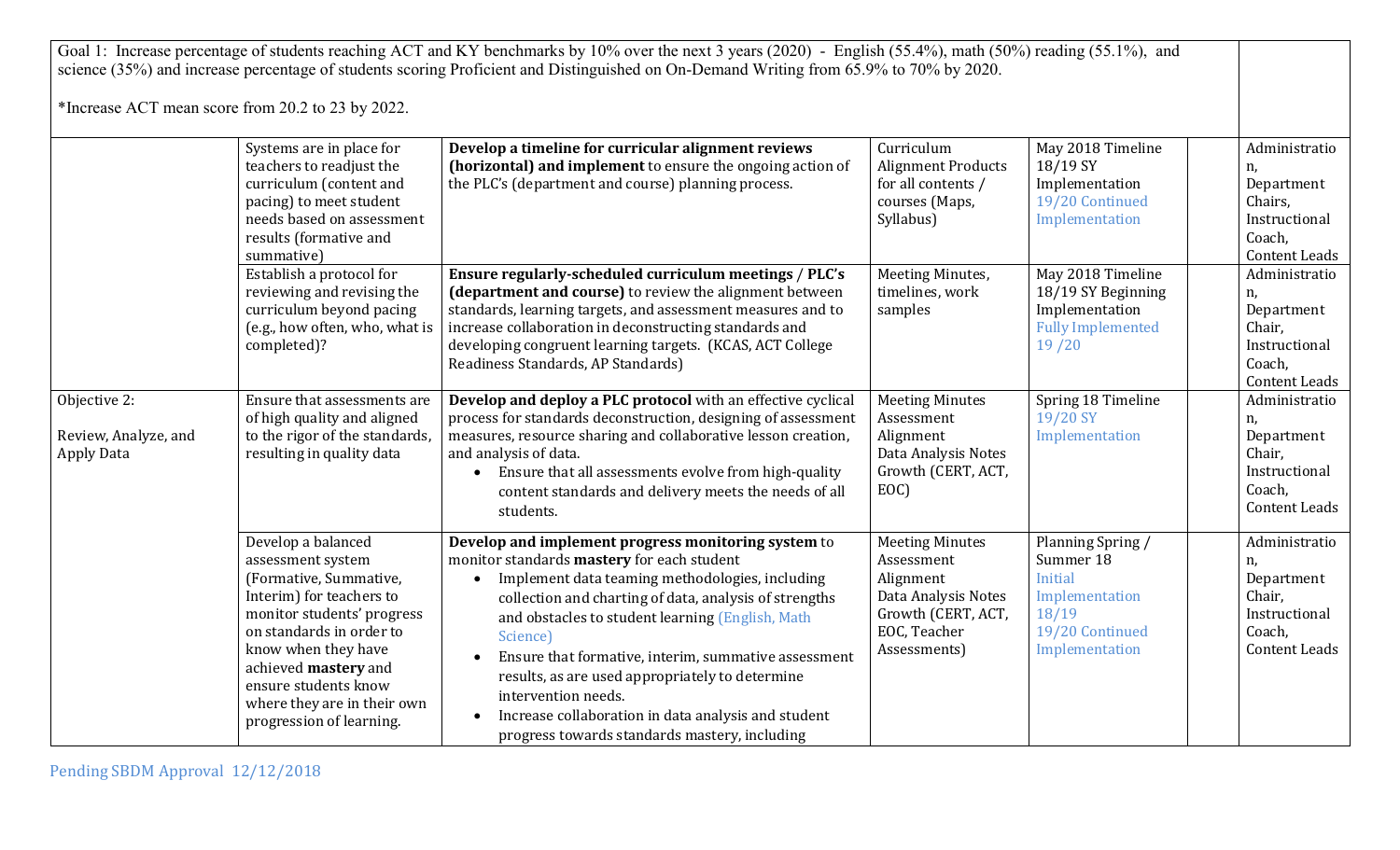| Goal 1: Increase percentage of students reaching ACT and KY benchmarks by 10% over the next 3 years (2020) - English (55.4%), math (50%) reading (55.1%), and<br>science (35%) and increase percentage of students scoring Proficient and Distinguished on On-Demand Writing from 65.9% to 70% by 2020.<br>*Increase ACT mean score from 20.2 to 23 by 2022. |                                                                                                                                                                                                                                                                                                                                                                                                                                                                                             |  |  |  |
|--------------------------------------------------------------------------------------------------------------------------------------------------------------------------------------------------------------------------------------------------------------------------------------------------------------------------------------------------------------|---------------------------------------------------------------------------------------------------------------------------------------------------------------------------------------------------------------------------------------------------------------------------------------------------------------------------------------------------------------------------------------------------------------------------------------------------------------------------------------------|--|--|--|
|                                                                                                                                                                                                                                                                                                                                                              | identification of students in need of intervention<br>supports. (English, Math, Science) (Gap: Special<br><b>Education PLC</b><br>Increase collaboration in data analysis and student<br>progress towards standards mastery, including<br>identification of students in need of intervention<br>supports.<br>Implement interventions for GAP groups as needed:<br>Reading Course with FFW/RA, Math Course; Core<br>Progressions Math; EL with FFW; Identify/implement<br>intervention; Math |  |  |  |

#### **2: Separate Academic Indicator** State your *SAI* **Goal**

| Goal 2:<br>Increase percentage of students scoring Proficient and Distinguished on On-Demand Writing by 10%.                                                                                                                                                                                                                                                                                                                                                                                                                                                                                           |                                                                                                                                                                                                                                                                                                                                                                                                                                                                                                                                         |                                                                                                                                                                                                             |  |
|--------------------------------------------------------------------------------------------------------------------------------------------------------------------------------------------------------------------------------------------------------------------------------------------------------------------------------------------------------------------------------------------------------------------------------------------------------------------------------------------------------------------------------------------------------------------------------------------------------|-----------------------------------------------------------------------------------------------------------------------------------------------------------------------------------------------------------------------------------------------------------------------------------------------------------------------------------------------------------------------------------------------------------------------------------------------------------------------------------------------------------------------------------------|-------------------------------------------------------------------------------------------------------------------------------------------------------------------------------------------------------------|--|
| Which Strategy will the school/district use to address this goal?<br>(The Strategy can be based upon the six Key Core Work Processes<br>listed below or another research-based approach. Provide<br>justification and/or attach evidence for why the strategy was<br>chosen.)<br><b>KCWP 1: Design and Deploy Standards</b><br><b>KCWP 2: Design and Deliver Instruction</b><br><b>KCWP 3: Design and Deliver Assessment Literacy</b><br><b>KCWP 4: Review, Analyze and Apply Data</b><br><b>KCWP 5: Design, Align and Deliver Support</b><br>KCWP 6: Establishing Learning Culture and<br>Environment | Which Activities will the school/district deploy based on the strategy or<br>strategies chosen? (The links to the Key Core Work Processes activity<br>bank below may be a helpful resource. Provide a brief explanation or<br>justification for the activity.<br>KCWP1: Design and Deploy Standards - Continuous Improvement<br><b>Activities</b><br>KCWP2: Design and Deliver Instruction - Continuous Improvement<br><b>Activities</b><br>KCWP3: Design and Deliver Assessment Literacy - Continuous<br><b>Improvement Activities</b> | Identify the timeline for the activity or activities, the person(s)<br>responsible for ensuring the fidelity of the activity or activities,<br>and necessary funding to execute the activity or activities. |  |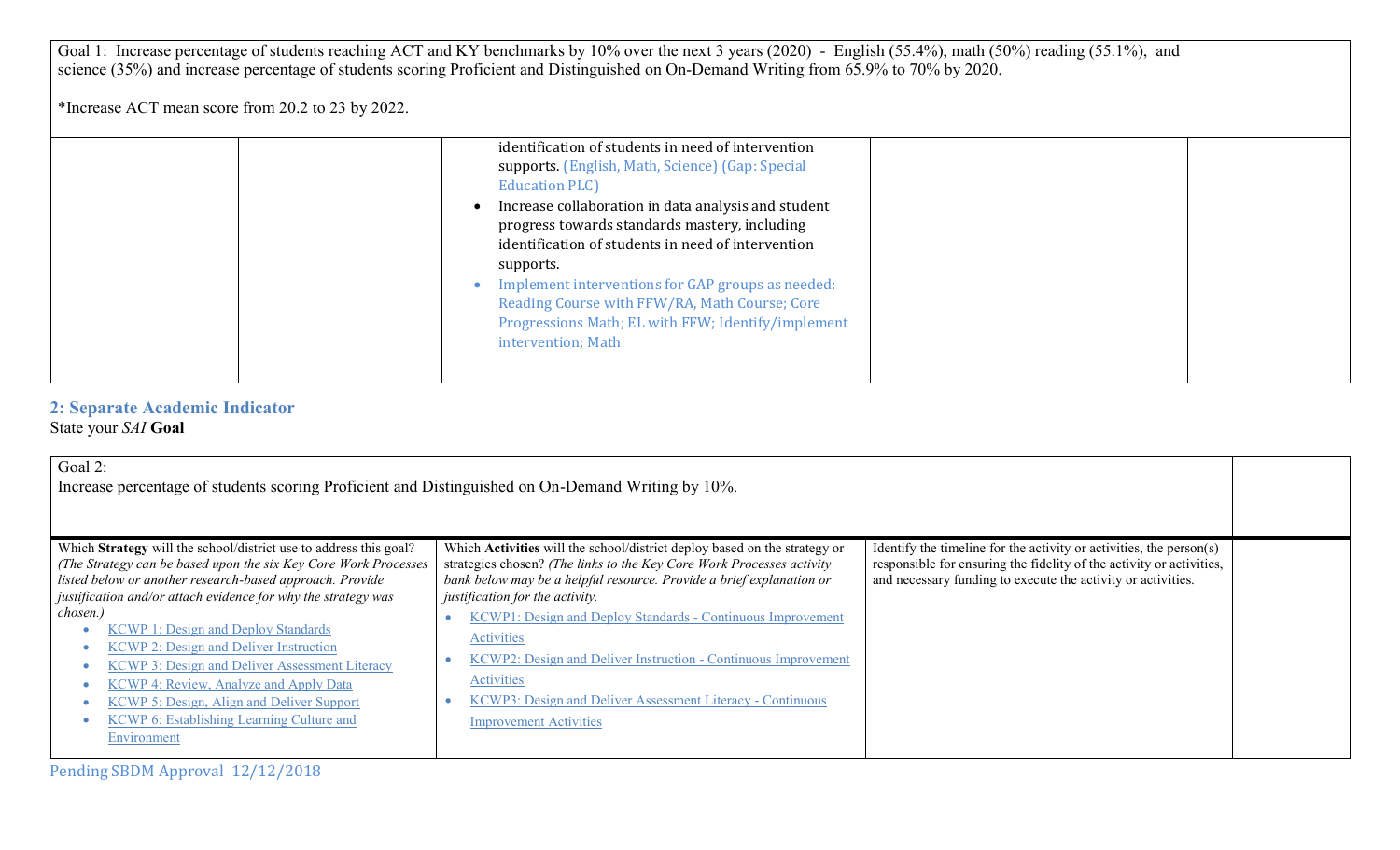| Goal 2:<br>Increase percentage of students scoring Proficient and Distinguished on On-Demand Writing by 10%.                                                  |                                                                                                                                                                                 |                                                                                                                                                                                                                                                                                                                                                   |                                                                                                     |                                                                                                              |  |                                                                                |
|---------------------------------------------------------------------------------------------------------------------------------------------------------------|---------------------------------------------------------------------------------------------------------------------------------------------------------------------------------|---------------------------------------------------------------------------------------------------------------------------------------------------------------------------------------------------------------------------------------------------------------------------------------------------------------------------------------------------|-----------------------------------------------------------------------------------------------------|--------------------------------------------------------------------------------------------------------------|--|--------------------------------------------------------------------------------|
|                                                                                                                                                               |                                                                                                                                                                                 | KCWP4: Review, Analyze and Apply Data - Continuous<br><b>Improvement Activities</b><br><b>KCWP5: Design, Align and Deliver Support - Continuous</b><br><b>Improvement Activities</b><br>KCWP6: Establishing Learning Culture and Environment -                                                                                                    |                                                                                                     |                                                                                                              |  |                                                                                |
| Objective 1:<br>Design and Deliver<br><b>Standards / Instruction</b><br>Develop, implement and<br>sustain a writing<br>continuum across all<br>content areas. | Develop a schoolwide<br>writing continuum that<br>incorporates formative and<br>summative writing<br>assessments to ensure<br>mastery of content specific<br>writing standards. | <b>Continuous Improvement Activities</b><br>Develop and implement writing continuum specific to<br>content which monitors mastery for each student. A writing<br>plan will be created for each course taught in which students<br>will follow the writing process, receive feedback, identify<br>writing strengths and/or weakness using rubrics. | <b>Writing Continuum</b><br><b>Writing Prompts</b><br>Rubrics<br><b>Student Feedback</b><br>Samples | Spring 2018<br>Continuum Draft 1<br>SY 1819<br>Implementation and<br>Draft 2<br>19/20 Full<br>Implementation |  | Administration,<br>Department<br>Chair,<br>Instructional<br>Coach,<br>Teachers |
|                                                                                                                                                               |                                                                                                                                                                                 |                                                                                                                                                                                                                                                                                                                                                   |                                                                                                     |                                                                                                              |  |                                                                                |

### **3: Gap** State your *Gap* **Goal**

| Goal 2:<br>Increase percentage of students meeting ACT and KY benchmarks by 10% in gap groups (ELL, African American, Hispanic, disability, FR) in English, reading, math, and<br>science and increase percentage of students scoring Proficient and Distinguished on On-Demand Writing by 10%.                                                                               |                                                                                                                                                                                                                                                                                                                                                   |                                                                                                                                                                                                             |  |  |
|-------------------------------------------------------------------------------------------------------------------------------------------------------------------------------------------------------------------------------------------------------------------------------------------------------------------------------------------------------------------------------|---------------------------------------------------------------------------------------------------------------------------------------------------------------------------------------------------------------------------------------------------------------------------------------------------------------------------------------------------|-------------------------------------------------------------------------------------------------------------------------------------------------------------------------------------------------------------|--|--|
| Which Strategy will the school/district use to address this goal?<br>(The Strategy can be based upon the six Key Core Work)<br>Processes listed below or another research-based approach.<br>Provide justification and/or attach evidence for why the strategy<br>was chosen.)<br><b>KCWP 1: Design and Deploy Standards</b><br><b>KCWP 2: Design and Deliver Instruction</b> | Which Activities will the school/district deploy based on the strategy or<br>strategies chosen? (The links to the Key Core Work Processes activity<br>bank below may be a helpful resource. Provide a brief explanation or<br>justification for the activity.<br>KCWP1: Design and Deploy Standards - Continuous Improvement<br><b>Activities</b> | Identify the timeline for the activity or activities, the person(s)<br>responsible for ensuring the fidelity of the activity or activities,<br>and necessary funding to execute the activity or activities. |  |  |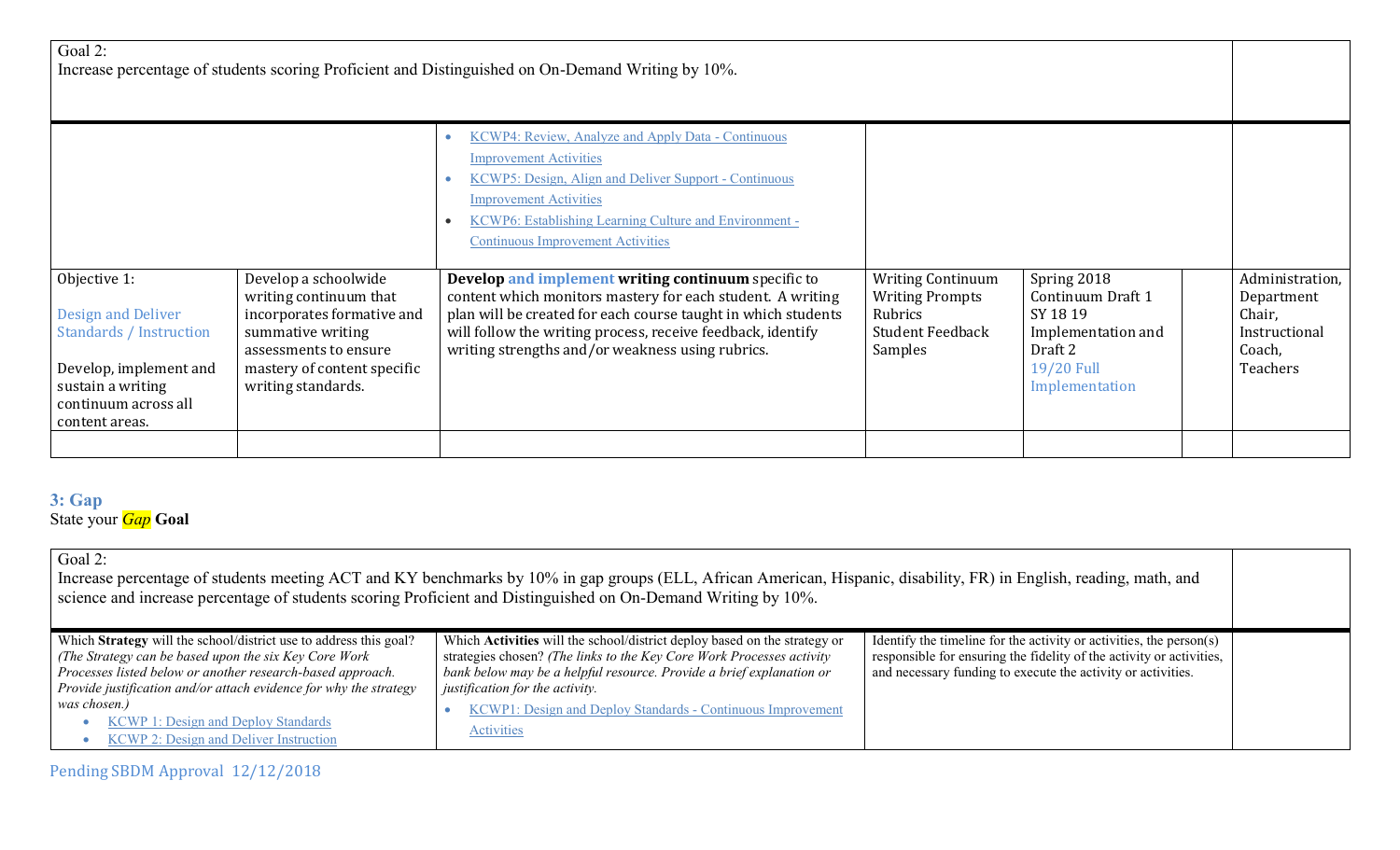| νаι<br>rc. |  |
|------------|--|
|------------|--|

Increase percentage of students meeting ACT and KY benchmarks by 10% in gap groups (ELL, African American, Hispanic, disability, FR) in English, reading, math, and science and increase percentage of students scoring Proficient and Distinguished on On-Demand Writing by 10%.

| <b>KCWP 4: Review, Analyze and Apply Data</b><br><b>KCWP 6: Establishing Learning Culture and</b><br><b>Environment</b> | <b>KCWP 3: Design and Deliver Assessment Literacy</b><br>KCWP 5: Design, Align and Deliver Support                                                                                                                                                                                        | KCWP2: Design and Deliver Instruction - Continuous Improvement<br>Activities<br>KCWP3: Design and Deliver Assessment Literacy - Continuous<br><b>Improvement Activities</b><br>KCWP4: Review, Analyze and Apply Data - Continuous<br><b>Improvement Activities</b><br>KCWP5: Design, Align and Deliver Support - Continuous<br>$\bullet$<br><b>Improvement Activities</b><br>KCWP6: Establishing Learning Culture and Environment -<br><b>Continuous Improvement Activities</b>                                                                                                                                                                                                                                                                                                                                                          |                                                                                                                                |                                                                                                                  |         |                                                                                     |
|-------------------------------------------------------------------------------------------------------------------------|-------------------------------------------------------------------------------------------------------------------------------------------------------------------------------------------------------------------------------------------------------------------------------------------|------------------------------------------------------------------------------------------------------------------------------------------------------------------------------------------------------------------------------------------------------------------------------------------------------------------------------------------------------------------------------------------------------------------------------------------------------------------------------------------------------------------------------------------------------------------------------------------------------------------------------------------------------------------------------------------------------------------------------------------------------------------------------------------------------------------------------------------|--------------------------------------------------------------------------------------------------------------------------------|------------------------------------------------------------------------------------------------------------------|---------|-------------------------------------------------------------------------------------|
| Objective                                                                                                               | Strategy                                                                                                                                                                                                                                                                                  | Activities to deploy strategy                                                                                                                                                                                                                                                                                                                                                                                                                                                                                                                                                                                                                                                                                                                                                                                                            | Measure of Success                                                                                                             | Progress<br>Monitoring Date &<br><b>Notes</b>                                                                    | Funding | Person(s)<br>Responsible                                                            |
| Objective 1:<br>Review, Analyze, and<br><b>Apply Data</b>                                                               | Develop a balanced<br>assessment system<br>(Formative, Summative,<br>Interim) for teachers to<br>monitor students' progress<br>on standards in order to<br>know when they have<br>achieved mastery and<br>ensure students know<br>where they are in their own<br>progression of learning. | Develop and implement progress monitoring system to<br>monitor standards mastery for each student<br>Implement data teaming methodologies, including<br>collection and charting of data, analysis of strengths<br>and obstacles to student learning (English, Math<br>Science)<br>Ensure that formative, interim, summative assessment<br>results, as are used appropriately to determine<br>intervention needs.<br>Increase collaboration in data analysis and student<br>progress towards standards mastery, including<br>identification of students in need of intervention<br>supports. (English, Math, Science) (Gap: Special<br>Education PLC) (EL PLC)<br>Increase collaboration in data analysis and student<br>progress towards standards mastery, including<br>identification of students in need of intervention<br>supports. | <b>Meeting Minutes</b><br>Assessment<br>Alignment<br>Data Analysis Notes<br>Growth (CERT, ACT,<br>EOC, Teacher<br>Assessments) | Planning Spring /<br>Summer 18<br><b>Initial</b><br>Implementation<br>18/19<br>19/20 Continued<br>Implementation |         | Administration,<br>Department<br>Chair,<br>Instructional<br>Coach, Content<br>Leads |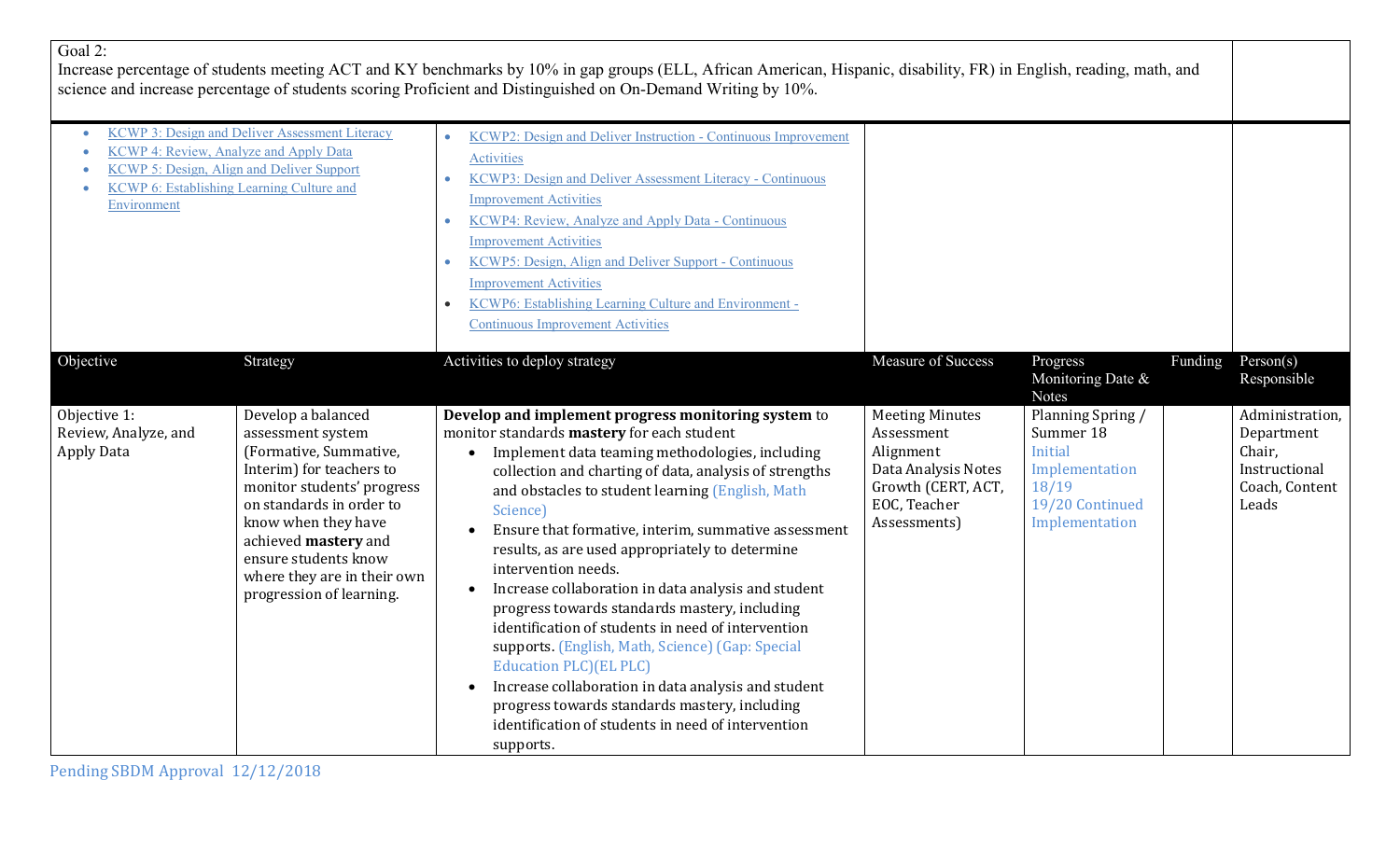| Goal 2:                                              |                                                                                                                                                                                                                                                                                           | Increase percentage of students meeting ACT and KY benchmarks by 10% in gap groups (ELL, African American, Hispanic, disability, FR) in English, reading, math, and<br>science and increase percentage of students scoring Proficient and Distinguished on On-Demand Writing by 10%.<br>Implement interventions for GAP groups as needed:<br>$\bullet$<br>Reading Course with FFW/RA, Math Course; Core<br>Progressions Math; EL with FFW; Identify/implement<br>intervention; Math                                                                                                                                                                                                                                       |                                                                                                                                                                 |                                                                                                                                   |               |                                                                                                                                  |
|------------------------------------------------------|-------------------------------------------------------------------------------------------------------------------------------------------------------------------------------------------------------------------------------------------------------------------------------------------|---------------------------------------------------------------------------------------------------------------------------------------------------------------------------------------------------------------------------------------------------------------------------------------------------------------------------------------------------------------------------------------------------------------------------------------------------------------------------------------------------------------------------------------------------------------------------------------------------------------------------------------------------------------------------------------------------------------------------|-----------------------------------------------------------------------------------------------------------------------------------------------------------------|-----------------------------------------------------------------------------------------------------------------------------------|---------------|----------------------------------------------------------------------------------------------------------------------------------|
| Objective 2:<br>Design, Align and Deliver<br>Support | Develop school culture<br>supports, both academic<br>and behavioral, to promote<br>and support learning for all                                                                                                                                                                           | <b>Ongoing professional learning</b> for staff to support working<br>with students and parents from diverse backgrounds to<br>ensure that classrooms plan for and incorporate culturally<br>responsive practices, embedding such practices in lesson plans,<br>activities, assessments, and within classroom daily operations.<br><b>Identify curricular modification</b> needs using pre-assessment<br>strategies, and use data results to "frontload" concepts where<br>high levels of below proficient prerequisite skills are identified.<br>Analyze data to determine which best practice<br>$\bullet$<br>strategies or interventions will meet the identified<br>needs of the students. (Targeted English and Math) | Agendas, and ongoing<br>support<br><b>Meeting Minutes</b><br>Data Analysis Notes<br>Growth (CERT, ACT,<br>Teacher<br>Assessments)<br><b>Student Samples</b>     | Summer/Fall 2019 \$<br>Planning Spring /<br>Summer 18<br>Initial<br>Implementation<br>18/19                                       | $\frac{1}{2}$ | Administration,<br>Instructional<br>Coach<br>Administration,<br>Department<br>Chair,<br>Instructional<br>Coach, Content<br>Leads |
| Objective 3:<br><b>College Readiness</b>             | Develop a balanced<br>assessment system<br>(Formative, Summative,<br>Interim) for teachers to<br>monitor students' progress<br>on standards in order to<br>know when they have<br>achieved mastery and<br>ensure students know<br>where they are in their own<br>progression of learning. | Implement a College Readiness Plan to include ACT, CERT,<br>Preparation Experiences, Remediation, and supports<br>Remediation and data collection - English, math,<br>reading, and science<br>Goal Setting for Students with teacher training to<br>support<br>Teacher Training on College Readiness Standards /<br>plus curriculum review work for alignment                                                                                                                                                                                                                                                                                                                                                             | CERT for each course<br>(E, M, R, Sc)<br><b>ACT</b> Baseline for<br>Juniors<br><b>ACT</b> Junior and<br>Senior<br>(Also, support<br>Courses in lower<br>grades) | Quarterly by<br>Course and Grade<br><b>CERT</b><br>March 2018 (JR)<br>May 2018 (SR)<br>Implementation<br>18/19<br>Continued 19/20 | \$            | Administration,<br>Department<br>Chair,<br>Instructional<br>Coach, Content<br>Leads                                              |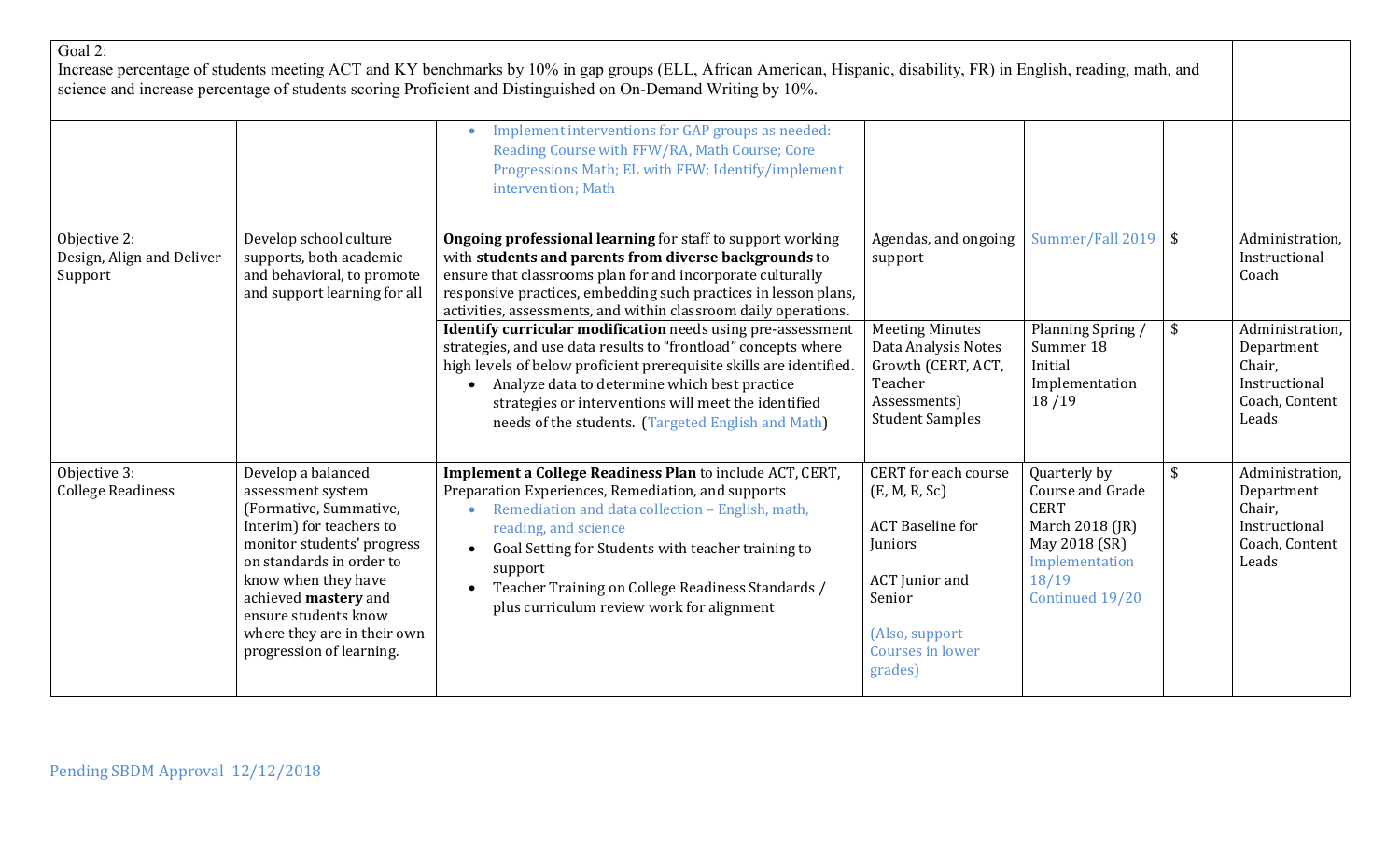| Goal 3:                                                                                                                                                                                                                                                                                                                                                                                                                                                                                                                                                                           | Increase graduation rate from 95.1 to 96.4 by 2019/20.                                                                                                                                                                         |                                                                                                                                                                                                                                                                                                                                                                                                                                                                                                                                                                                                                                                                                                                                                                                                                                                                                                 |                                                                                                                                                                                                             |                                                                                                                  |                                                                                     |
|-----------------------------------------------------------------------------------------------------------------------------------------------------------------------------------------------------------------------------------------------------------------------------------------------------------------------------------------------------------------------------------------------------------------------------------------------------------------------------------------------------------------------------------------------------------------------------------|--------------------------------------------------------------------------------------------------------------------------------------------------------------------------------------------------------------------------------|-------------------------------------------------------------------------------------------------------------------------------------------------------------------------------------------------------------------------------------------------------------------------------------------------------------------------------------------------------------------------------------------------------------------------------------------------------------------------------------------------------------------------------------------------------------------------------------------------------------------------------------------------------------------------------------------------------------------------------------------------------------------------------------------------------------------------------------------------------------------------------------------------|-------------------------------------------------------------------------------------------------------------------------------------------------------------------------------------------------------------|------------------------------------------------------------------------------------------------------------------|-------------------------------------------------------------------------------------|
| Which Strategy will the school/district use to address this goal?<br>(The Strategy can be based upon the six Key Core Work<br>Processes listed below or another research-based approach.<br>Provide justification and/or attach evidence for why the strategy<br>was chosen.)<br><b>KCWP 1: Design and Deploy Standards</b><br><b>KCWP 2: Design and Deliver Instruction</b><br>KCWP 3: Design and Deliver Assessment Literacy<br>KCWP 4: Review, Analyze and Apply Data<br>KCWP 5: Design, Align and Deliver Support<br>KCWP 6: Establishing Learning Culture and<br>Environment |                                                                                                                                                                                                                                | Which Activities will the school/district deploy based on the strategy or<br>strategies chosen? (The links to the Key Core Work Processes activity<br>bank below may be a helpful resource. Provide a brief explanation or<br>justification for the activity.<br><b>KCWP1: Design and Deploy Standards - Continuous Improvement</b><br>$\bullet$<br><b>Activities</b><br>KCWP2: Design and Deliver Instruction - Continuous Improvement<br>$\bullet$<br>Activities<br>KCWP3: Design and Deliver Assessment Literacy - Continuous<br>$\bullet$<br><b>Improvement Activities</b><br>KCWP4: Review, Analyze and Apply Data - Continuous<br>$\bullet$<br><b>Improvement Activities</b><br>KCWP5: Design, Align and Deliver Support - Continuous<br><b>Improvement Activities</b><br>KCWP6: Establishing Learning Culture and Environment -<br>$\bullet$<br><b>Continuous Improvement Activities</b> | Identify the timeline for the activity or activities, the person(s)<br>responsible for ensuring the fidelity of the activity or activities,<br>and necessary funding to execute the activity or activities. |                                                                                                                  |                                                                                     |
| Objective                                                                                                                                                                                                                                                                                                                                                                                                                                                                                                                                                                         | Strategy                                                                                                                                                                                                                       | Activities to deploy strategy                                                                                                                                                                                                                                                                                                                                                                                                                                                                                                                                                                                                                                                                                                                                                                                                                                                                   | Measure of Success                                                                                                                                                                                          | Funding<br>Progress<br>Monitoring Date &<br><b>Notes</b>                                                         | Person(s)<br>Responsible                                                            |
| Objective 1:<br>Review, Analyze, and<br><b>Apply Data</b>                                                                                                                                                                                                                                                                                                                                                                                                                                                                                                                         | Develop a balanced<br>assessment system<br>(Formative, Summative,<br>Interim) for teachers to<br>monitor students' progress<br>on standards in order to<br>know when they have<br>achieved mastery and<br>ensure students know | Develop and implement progress monitoring system to<br>monitor standards mastery for each student<br>Implement data teaming methodologies, including<br>collection and charting of data, analysis of strengths<br>and obstacles to student learning (English, Math<br>Science)<br>Ensure that formative, interim, summative assessment<br>results, as are used appropriately to determine<br>intervention needs.                                                                                                                                                                                                                                                                                                                                                                                                                                                                                | <b>Meeting Minutes</b><br>Assessment<br>Alignment<br>Data Analysis Notes<br>Growth (CERT, ACT,<br>EOC, Teacher<br>Assessments)                                                                              | Planning Spring /<br>Summer 18<br><b>Initial</b><br>Implementation<br>18/19<br>19/20 Continued<br>Implementation | Administration,<br>Department<br>Chair,<br>Instructional<br>Coach, Content<br>Leads |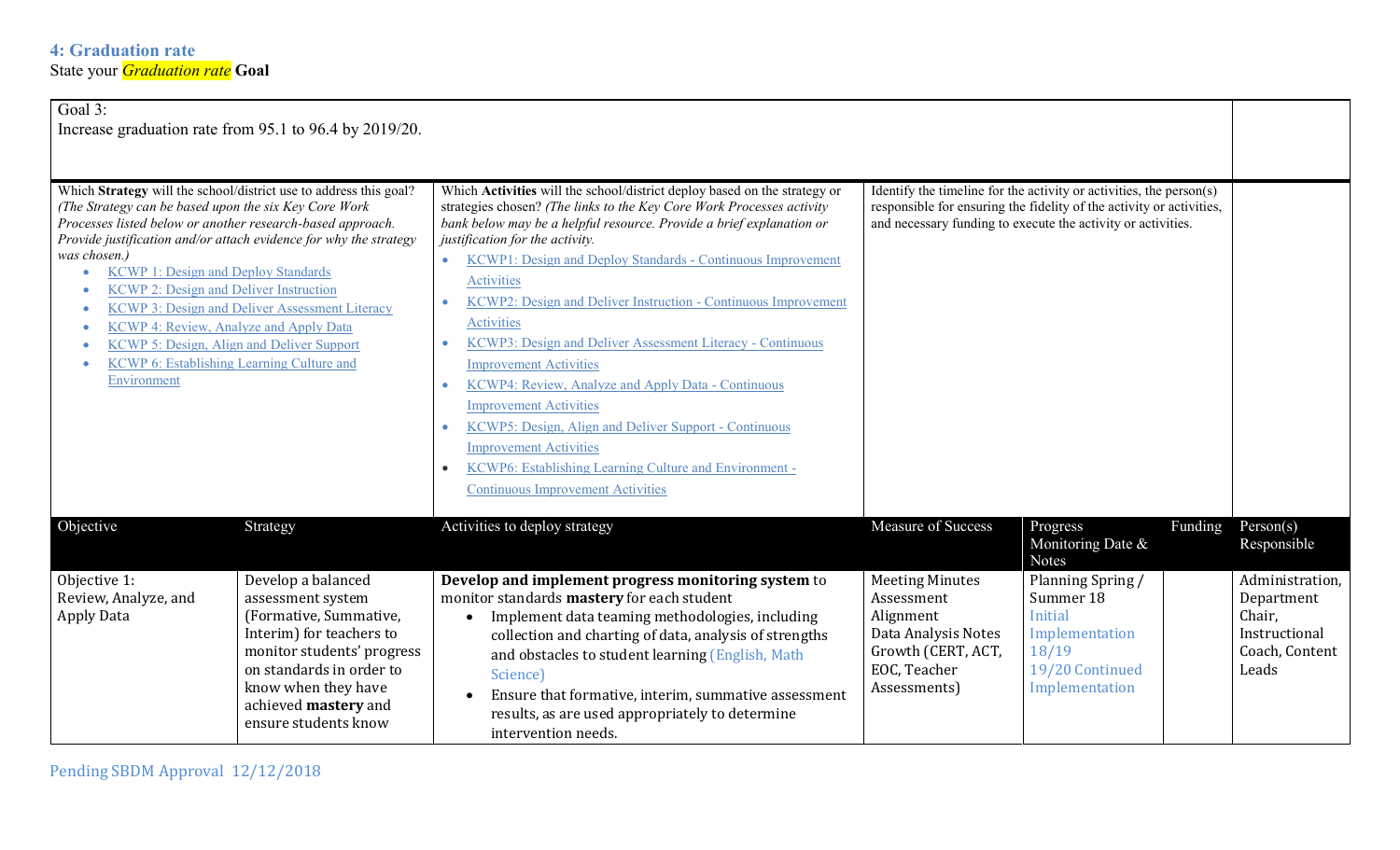| Goal $3$ :<br>Increase graduation rate from 95.1 to 96.4 by 2019/20. |                                                                                         |                                                                                                                                                                                                                                                                                                                                                                                                                                                                                                                                                                                                                                                      |                                                                                      |                                                                                                    |  |                                                                                                                            |
|----------------------------------------------------------------------|-----------------------------------------------------------------------------------------|------------------------------------------------------------------------------------------------------------------------------------------------------------------------------------------------------------------------------------------------------------------------------------------------------------------------------------------------------------------------------------------------------------------------------------------------------------------------------------------------------------------------------------------------------------------------------------------------------------------------------------------------------|--------------------------------------------------------------------------------------|----------------------------------------------------------------------------------------------------|--|----------------------------------------------------------------------------------------------------------------------------|
|                                                                      | where they are in their own<br>progression of learning.                                 | Increase collaboration in data analysis and student<br>$\bullet$<br>progress towards standards mastery, including<br>identification of students in need of intervention<br>supports. (English, Math, Reading, Science) (Gap:<br><b>Special Education PLC)</b><br>Increase collaboration in data analysis and student<br>$\bullet$<br>progress towards standards mastery, including<br>identification of students in need of intervention<br>supports.<br>Implement interventions for GAP groups as needed:<br>$\bullet$<br>Reading Course with FFW/RA, Math Course; Core<br>Progressions Math; EL with FFW; Identify/implement<br>intervention; Math |                                                                                      |                                                                                                    |  |                                                                                                                            |
| Objective 2:<br>Design, Align and<br>Deliver Support                 | Identify Students at Risk,<br>Ensure Supports, and<br>Monitor Progress to<br>Graduation | Develop and Implement a Process to identify students<br>at risk for remediation, failure, and/or untimely<br>graduation. Monitor their progress using tools such as the<br>Persistence to Graduation Tool, Resiliency Survey, failure<br>reports, and other early warning tools. (Also, Special Ed<br>PLC, ELL PLC)                                                                                                                                                                                                                                                                                                                                  | <b>Graduation Rate</b>                                                               | Planning Spring /<br>Summer 18<br>Implementation 18<br>/19<br>Continued<br>Implementation<br>19/20 |  | Administration,<br><b>At Risk Teacher</b><br>Counselors<br><b>Team Leads</b><br>PBIS Team,<br><b>FRYSC</b><br>Coordinator, |
|                                                                      |                                                                                         | Enhance the school-wide behavioral support system<br>that aligns with the Code of Conduct as well as student<br>action plans for self-monitoring and immediate feedback.<br>Provide behavior-specific praise and reinforcement<br>$\bullet$<br>Groups, supports, check in/check out<br>Ensure that all available resources are deployed to<br>assist students in need<br>Develop Social Emotional Supports for all students<br>$\bullet$                                                                                                                                                                                                             | <b>PBIS Meeting Minutes</b><br>Group Times<br><b>Tier Schedules</b><br>Interventions | Continued /<br>Ongoing<br>Implementation<br>18/19; 19/20                                           |  | School<br>Psychologist                                                                                                     |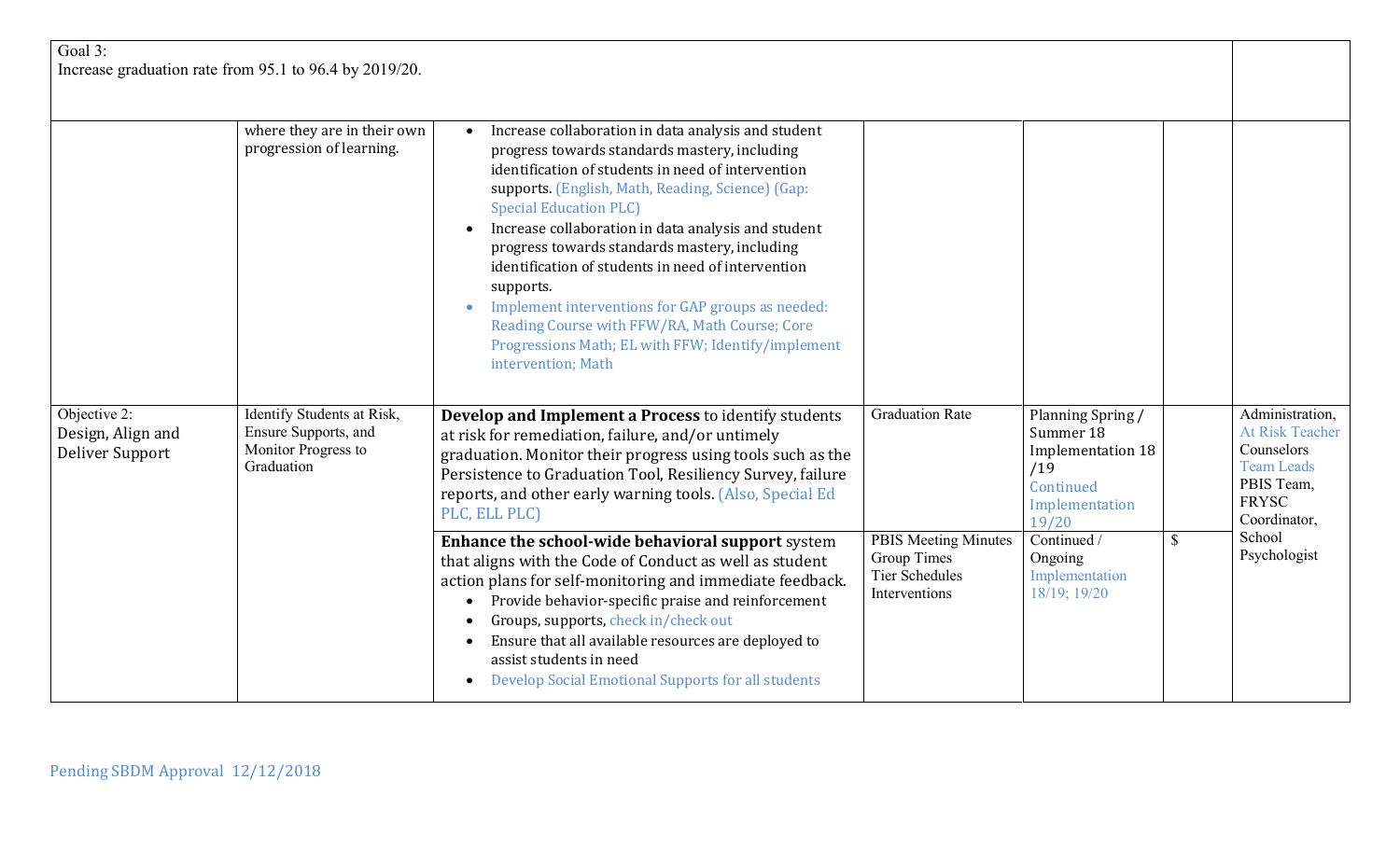| Goal 4:<br>Increase the number of students who are college and career ready / transition ready / English proficient based on the new accountability model. (College Readiness Exam, AP, Dual Credit,<br>English Proficiency)<br>ACT: Increase percentage of students reaching ACT and KY benchmarks by 10% over the next 3 years (2020) - English (55.4%), math (50%) reading (55.1%), and science (35%)<br>AP Equity and Excellence: from 25 to 35 by 2022 (courses / pass rate)<br>Number of Students Participating in Dual Credit: Increase by 10% (from 80 students to 100 students by 2020)<br><b>ACCESS:</b> |                                                                                                                                                                                                        |                                                                                                                                                                                                                                                                                                                                                                                                                                                                                                                                                                                                                                                                                                                                                                                                                                                         |                                                                                                                                                                                                             |                                                                                                                                                 |         |                                                                                     |
|--------------------------------------------------------------------------------------------------------------------------------------------------------------------------------------------------------------------------------------------------------------------------------------------------------------------------------------------------------------------------------------------------------------------------------------------------------------------------------------------------------------------------------------------------------------------------------------------------------------------|--------------------------------------------------------------------------------------------------------------------------------------------------------------------------------------------------------|---------------------------------------------------------------------------------------------------------------------------------------------------------------------------------------------------------------------------------------------------------------------------------------------------------------------------------------------------------------------------------------------------------------------------------------------------------------------------------------------------------------------------------------------------------------------------------------------------------------------------------------------------------------------------------------------------------------------------------------------------------------------------------------------------------------------------------------------------------|-------------------------------------------------------------------------------------------------------------------------------------------------------------------------------------------------------------|-------------------------------------------------------------------------------------------------------------------------------------------------|---------|-------------------------------------------------------------------------------------|
| Which Strategy will the school/district use to address this goal?<br>(The Strategy can be based upon the six Key Core Work Processes<br>listed below or another research-based approach. Provide<br>justification and/or attach evidence for why the strategy was<br>chosen.)<br><b>KCWP 1: Design and Deploy Standards</b><br>$\bullet$<br><b>KCWP 2: Design and Deliver Instruction</b><br><b>KCWP 3: Design and Deliver Assessment Literacy</b><br>KCWP 4: Review, Analyze and Apply Data<br>KCWP 5: Design, Align and Deliver Support<br>KCWP 6: Establishing Learning Culture and<br>Environment              |                                                                                                                                                                                                        | Which Activities will the school/district deploy based on the strategy or<br>strategies chosen? (The links to the Key Core Work Processes activity<br>bank below may be a helpful resource. Provide a brief explanation or<br>justification for the activity.<br>KCWP1: Design and Deploy Standards - Continuous Improvement<br>$\bullet$<br>Activities<br>KCWP2: Design and Deliver Instruction - Continuous Improvement<br>Activities<br>KCWP3: Design and Deliver Assessment Literacy - Continuous<br>$\bullet$<br><b>Improvement Activities</b><br>KCWP4: Review, Analyze and Apply Data - Continuous<br>$\bullet$<br><b>Improvement Activities</b><br>KCWP5: Design, Align and Deliver Support - Continuous<br><b>Improvement Activities</b><br>KCWP6: Establishing Learning Culture and Environment -<br><b>Continuous Improvement Activities</b> | Identify the timeline for the activity or activities, the person(s)<br>responsible for ensuring the fidelity of the activity or activities,<br>and necessary funding to execute the activity or activities. |                                                                                                                                                 |         |                                                                                     |
| Objective                                                                                                                                                                                                                                                                                                                                                                                                                                                                                                                                                                                                          | Strategy                                                                                                                                                                                               | Activities to deploy strategy                                                                                                                                                                                                                                                                                                                                                                                                                                                                                                                                                                                                                                                                                                                                                                                                                           | Measure of Success                                                                                                                                                                                          | Progress Monitoring<br>Date & Notes                                                                                                             | Funding |                                                                                     |
| Objective 1:<br>Review Analyze and Apply<br>Data / College Readiness                                                                                                                                                                                                                                                                                                                                                                                                                                                                                                                                               | Develop a balanced<br>assessment system<br>(Formative, Summative,<br>Interim) for teachers to<br>monitor students' progress<br>on standards in order to<br>know when they have<br>achieved mastery and | Implement a College Readiness Plan to include ACT, CERT,<br>Preparation Experiences, Remediation, and supports<br>Remediation and data collection - English, math,<br>$\bullet$<br>reading, and science<br>Goal Setting for Students with teacher training to<br>support                                                                                                                                                                                                                                                                                                                                                                                                                                                                                                                                                                                | <b>CERT</b> for each course<br>(E, M, R, Sc)<br><b>ACT</b> Baseline for<br>Juniors<br><b>ACT</b> Junior and<br>Senior                                                                                       | Quarterly by<br>Course and Grade<br><b>CERT</b><br>March 2018 (JR)<br>May 2018 (SR)<br>Implementation<br><b>Spring 18/19</b><br>Continued 19/20 | \$      | Administration,<br>Department<br>Chair,<br>Instructional<br>Coach, Content<br>Leads |

Pending SBDM Approval 12/12/2018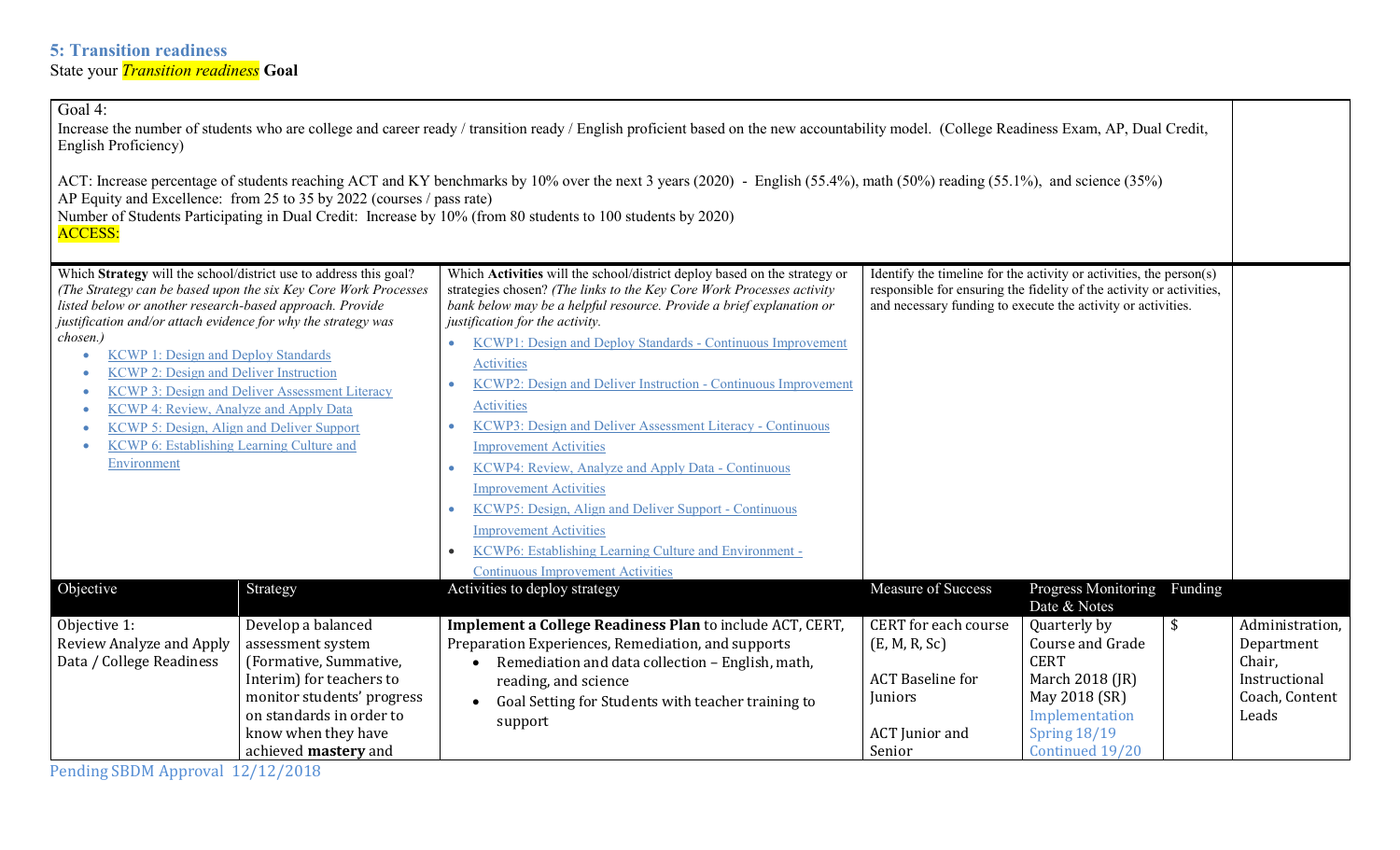## Goal 4:

Increase the number of students who are college and career ready / transition ready / English proficient based on the new accountability model. (College Readiness Exam, AP, Dual Credit, English Proficiency)

ACT: Increase percentage of students reaching ACT and KY benchmarks by 10% over the next 3 years (2020) - English (55.4%), math (50%) reading (55.1%), and science (35%) AP Equity and Excellence: from 25 to 35 by 2022 (courses / pass rate)

Number of Students Participating in Dual Credit: Increase by 10% (from 80 students to 100 students by 2020)

# ACCESS:

|                                                                                                  | ensure students know<br>where they are in their own<br>progression of learning.                                                                                                            | Teacher Training on College Readiness Standards /<br>plus curriculum review work for alignment                                                                                                         | (Also, support<br>Courses in lower<br>grades)                                                                                                                              |                                                                       |                                                                                                    |
|--------------------------------------------------------------------------------------------------|--------------------------------------------------------------------------------------------------------------------------------------------------------------------------------------------|--------------------------------------------------------------------------------------------------------------------------------------------------------------------------------------------------------|----------------------------------------------------------------------------------------------------------------------------------------------------------------------------|-----------------------------------------------------------------------|----------------------------------------------------------------------------------------------------|
| Objective 2:<br>College Credit - Advanced<br>Placement and Dual and<br><b>Articulated Credit</b> | Develop, Implement, and<br>Sustain an Advanced<br>Placement Program that<br>Offers Multiple                                                                                                | Ensure opportunities are available in all available content<br>areas for students to achieve college credit with a 3 or better.<br>(Add Courses Available and Increase Enrollment)                     | Increase in the Equity<br>and Excellence Score                                                                                                                             | <b>July 2018</b>                                                      | Administration,<br>Instructional<br>Coach, AP<br>Teachers,                                         |
|                                                                                                  | <b>Opportunities for Students</b><br>to Gain College Credit while<br>in High School                                                                                                        | Provide professional learning opportunities for AP<br>teachers to ensure successful implementation of the program.<br>(training, scoring opportunities): Tracking                                      | Timeline for training<br>for all AP Teachers                                                                                                                               | $\boldsymbol{\mathsf{S}}$<br>Three Year Plan                          | Administration<br>Department<br>Chair,<br>Instructional<br>Coach, Content<br>Leads                 |
|                                                                                                  | Develop, Implement, and<br>Sustain a Dual Articulated<br><b>Credit Program that Offers</b><br>Multiple Opportunities for<br><b>Students to Gain College</b><br>Credit while in High School | Ensure opportunities are available in all content areas for<br>students to achieve college credit with a B or better. (Early<br>College, College Campus Courses, On-Campus Courses)<br><b>Tracking</b> | Increase percentage<br>of students successful<br>in Dual Credit<br>Courses (include on<br>campus)<br>Increase courses<br>available (World<br>Language, CTE, and<br>others) | Spring 18<br>Implementation<br><b>Spring 18/19</b><br>Continued 19/20 | Administration,<br>Counselors,<br>Department<br>Chair,<br>Instructional<br>Coach, Content<br>Leads |
| Objective 3:<br><b>Career Ready</b>                                                              | Develop, Implement, and<br>Sustain a Career and<br><b>Technical Readiness</b><br>Program that Offers<br>Multiple Opportunities for<br>Students to Gain                                     | Ensure opportunities are available in all available content<br>areas for students to achieve certification and pathway<br>completion.                                                                  | Increase percentage<br>of Certifications<br>offered, successful<br>certification and<br>completion of<br>pathways                                                          | Spring 18<br>18/19 SY<br>Implementation<br>Continued 19/20            | Administration,<br>Department<br>Chair,<br>Instructional<br>Coach, Content<br>Leads                |